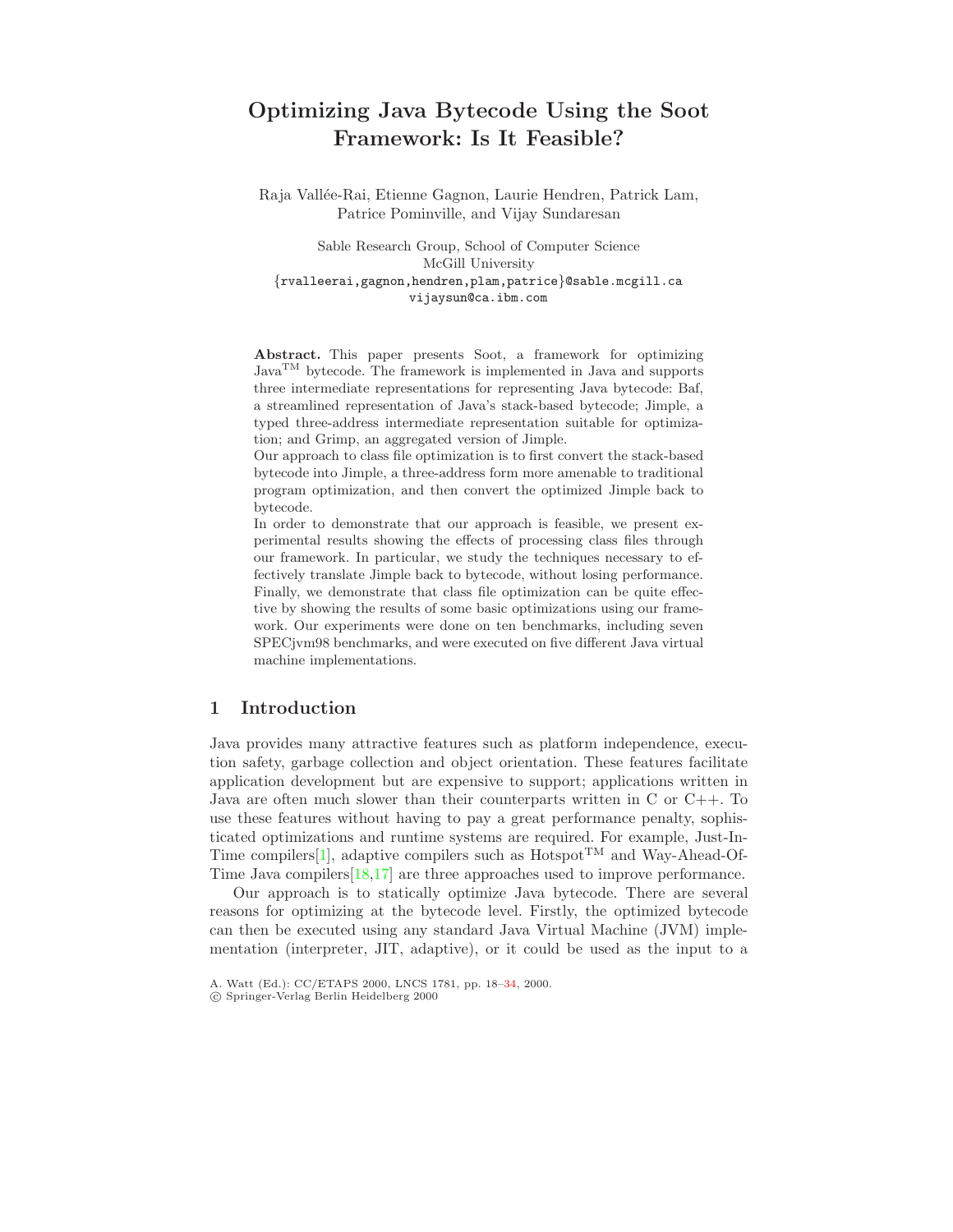<span id="page-1-0"></span>bytecode→C or bytecode→native-code compiler. Thus, the overall performance improvement is due to both our static bytecode optimization, and the optimizations and sophisticated runtime systems used in the virtual machines executing the optimized bytecode. Secondly, many different compilers for a variety of languages (Ada, Scheme, Fortran, Eiffel, etc.) now produce Java bytecode as their target code. Thus, our optimization techniques can be applied as a backend to all of these compilers.

The goal of our work is to develop tools that simplify the task of optimizing Java bytecode, and to demonstrate that significant optimization can be achieved using these tools. Thus, we have developed the  $Soot[20]$  $Soot[20]$  framework which provides a set of intermediate representations and a set of Java APIs for optimizing Java bytecode directly. Since our framework is written in Java, and provides a set of clean APIs, it should be portable and easy to build upon.

Early in our work we found that optimizing stack-based bytecode directly was, in general, too difficult. Thus, our framework consists of three intermediate representations, two ofwhich are stackless representations. *Baf* is a streamlined representation of the stack-based bytecode, whereas *Jimple* and *Grimp* are more standard, stackless intermediate representations. Jimple is a three-address representation, where each instruction is simple, and each variable has a type. It is ideal for implementing standard compiler analyses and transformations. Grimp is similar to Jimple, but has aggregated expressions. Grimp is useful for decompilation, and as a means to generate efficient bytecode from Jimple.

In order to optimize bytecode we first convert bytecode to Jimple (the threeaddress representation), analyze and optimize the Jimple code, and then convert the optimized Jimple back to bytecode. In this paper we focus on the techniques used to translate from Jimple to efficient bytecode, and we give two alternative approaches to this translation.

Our framework is designed so that many different analyses could be implemented, above and beyond those carried out by javac or a JIT. A typical transformation might be removing redundant field accesses, or inlining. For these sorts of optimizations, improvements at the Jimple level correspond directly to improvements in final bytecode produced.

We have performed substantial experimental studies to validate our approach. Our first results show that we can indeed go through the cycle, bytecode to Jimple and back to bytecode, without losing any performance. This means that any optimizations made in Jimple will likely also result in optimizations in the final bytecode. Our second set of results show the effect of optimizing class files using method inlining and a set of simple intraprocedural optimizations. These results show that we can achieve performance gains over a variety of Java Virtual Machines.

In summary, our contributions in this paper are: (1) three intermediate representations which provide a general-purpose framework for bytecode optimizations, and  $(2)$  a comprehensive set of results obtained by applying our framework to a set of real Java applications.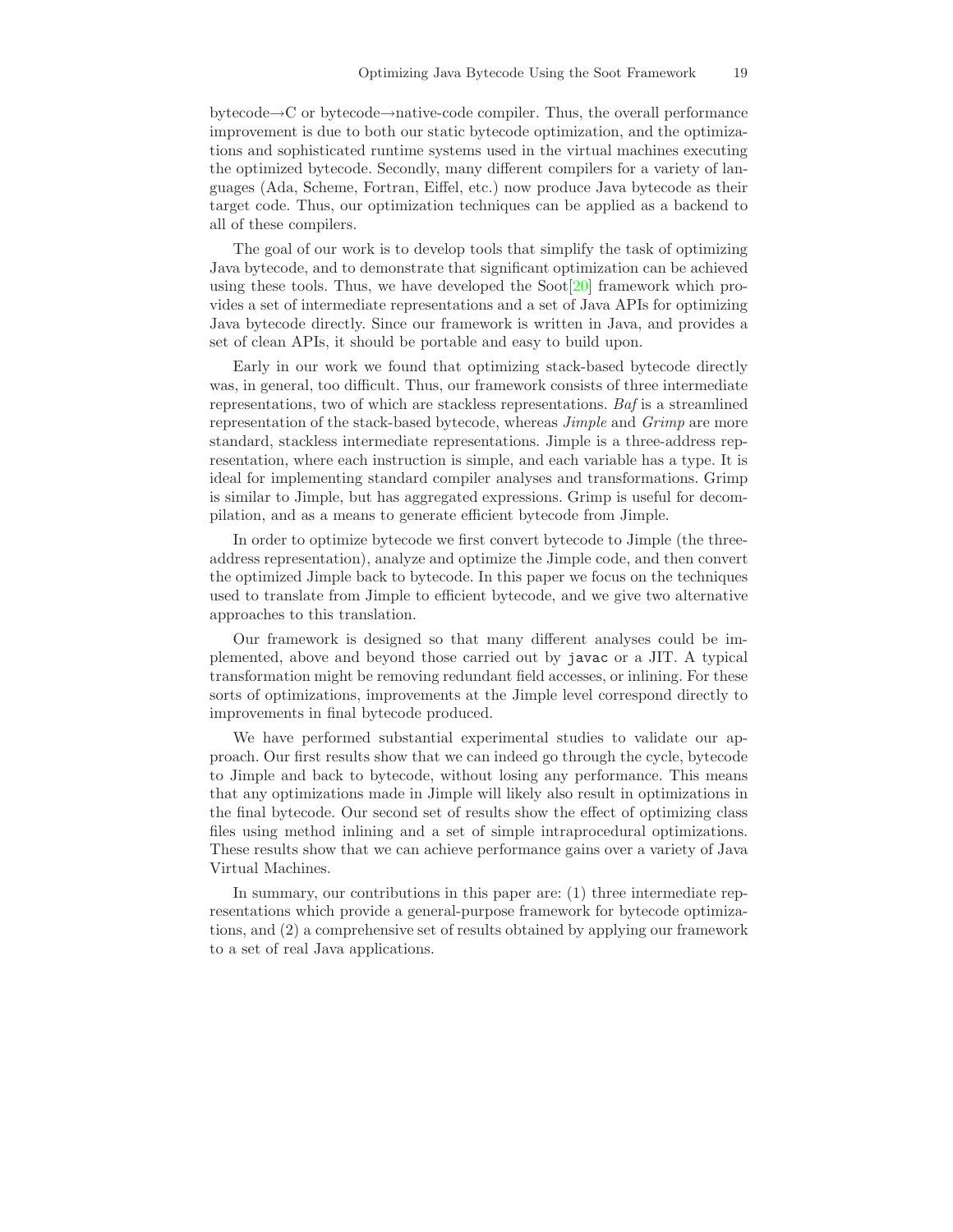<span id="page-2-2"></span>The rest of the paper is organized as follows. Section [2](#page-2-0) gives an overview ofthe framework and the intermediate representations. Section [3](#page-5-0) describes two alternative approaches to translating Jimple back to bytecode. Section [4](#page-10-0) presents and discusses our experimental results. Section [5](#page-12-0) discusses related work and Section [6](#page-15-1) covers the conclusions and future work.

### <span id="page-2-0"></span>**2 Framework Overview**

The Soot framework has been designed to simplify the process of developing new optimizations for Java bytecode. Figure [1](#page-3-0) shows the overall structure of the framework. As indicated at the top of the figure, many different compilers can be used to generate the class files. The large box labeled SOOT demonstrates that the framework takes the original class files as input, and produces optimized class files as output. Finally, as shown at the bottom of the figure, these optimized class files can then be used as input to Java interpreters, Just-In-Time (JIT) compilers, adaptive execution engines like  $H$ otspot $T^{\hat{M}}$ , and Ahead-of-Time compilers such as the High Performance Compiler for Java  $(HPCJ)^{TM}$  or Tower $J^{TM}$ .

The internal structure of Soot is indicated inside the large box in Figure [1.](#page-3-0) Shaded components correspond to modules that we have designed/implemented and each component is discussed in the following subsections.

#### **2.1 Jimplify**

<span id="page-2-1"></span>The first phase is to *jimplify* the input class files, that is, to convert class files to the Jimple three-address representation. We convert to a three-address representation because optimizing stack code directly is awkward for several reasons. First, the stack implicitly participates in every computation; there are effectively two types of variables, the implicit stack variables and explicit local variables. Second, the expressions are not explicit, and must be located on the stack $[25]$ . For example, a simple instruction such as add can have its operands separated by an arbitrary number of stack instructions, and even by basic block boundaries. Another difficulty is the untyped nature of the stack and of the local variables in the bytecode, as this does not allow analyses to make use ofthe declared type of variables. A fourth problem is the jsr bytecode. The jsr bytecode is difficult to handle because it is essentially a interprocedural feature which is inserted into a traditionally intraprocedural context.

We produce Jimple from bytecode by first processing the bytecode from the input class files and representing it in an internal format.[1](#page-2-1) During this translation jsr instructions are eliminated by inline expansion ofcode. After producing the internal form of bytecode, the translation to Jimple code proceeds as follows:

1. *Produce naive 3-address code*: Map every stack variable to a local variable, by determining the stack height at every instruction. Then map each instruction which acts implicitly on the stack variables to a 3-address code statement

 $1$  We currently use a tool called Coffi to achieve this translation.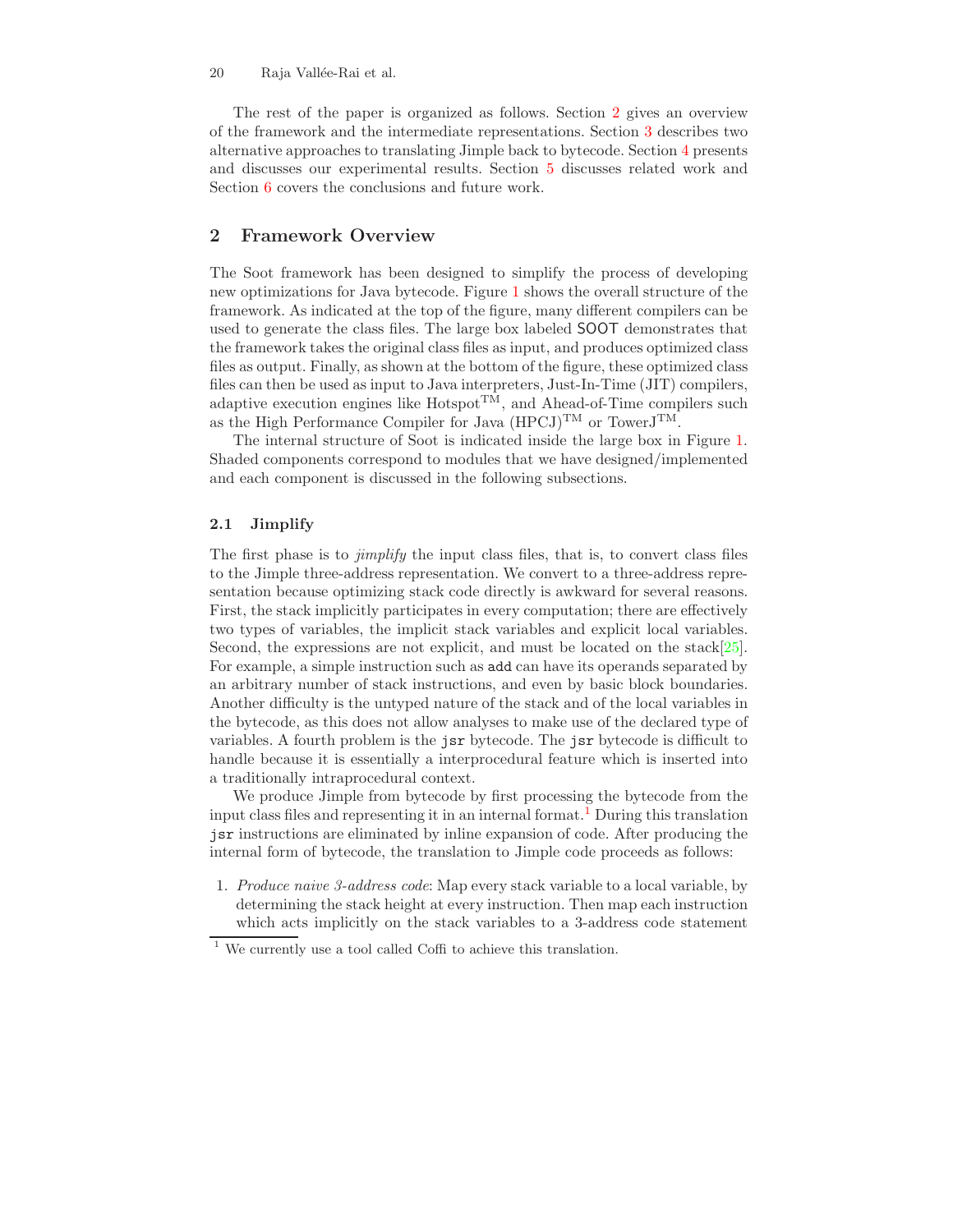<span id="page-3-1"></span>

<span id="page-3-0"></span>**Fig. 1.** Soot Framework Structure

which refers to the local variables explicitly. For example, if the current stack height is 3, then the instruction iadd would be translated to the Jimple statement  $i2 = 12 + 12$ . This is a standard technique and is also used in other systems [\[18,](#page-16-5)[17\]](#page-16-6).

2. *Type the local variables*: The resulting Jimple code may be untypable because a local variable may be used with two different types in different contexts. Thus, we split the uses and definitions of local variables according to webs<sup>[\[16\]](#page-16-7)</sup>. This produces, in almost all cases, Jimple code whose local vari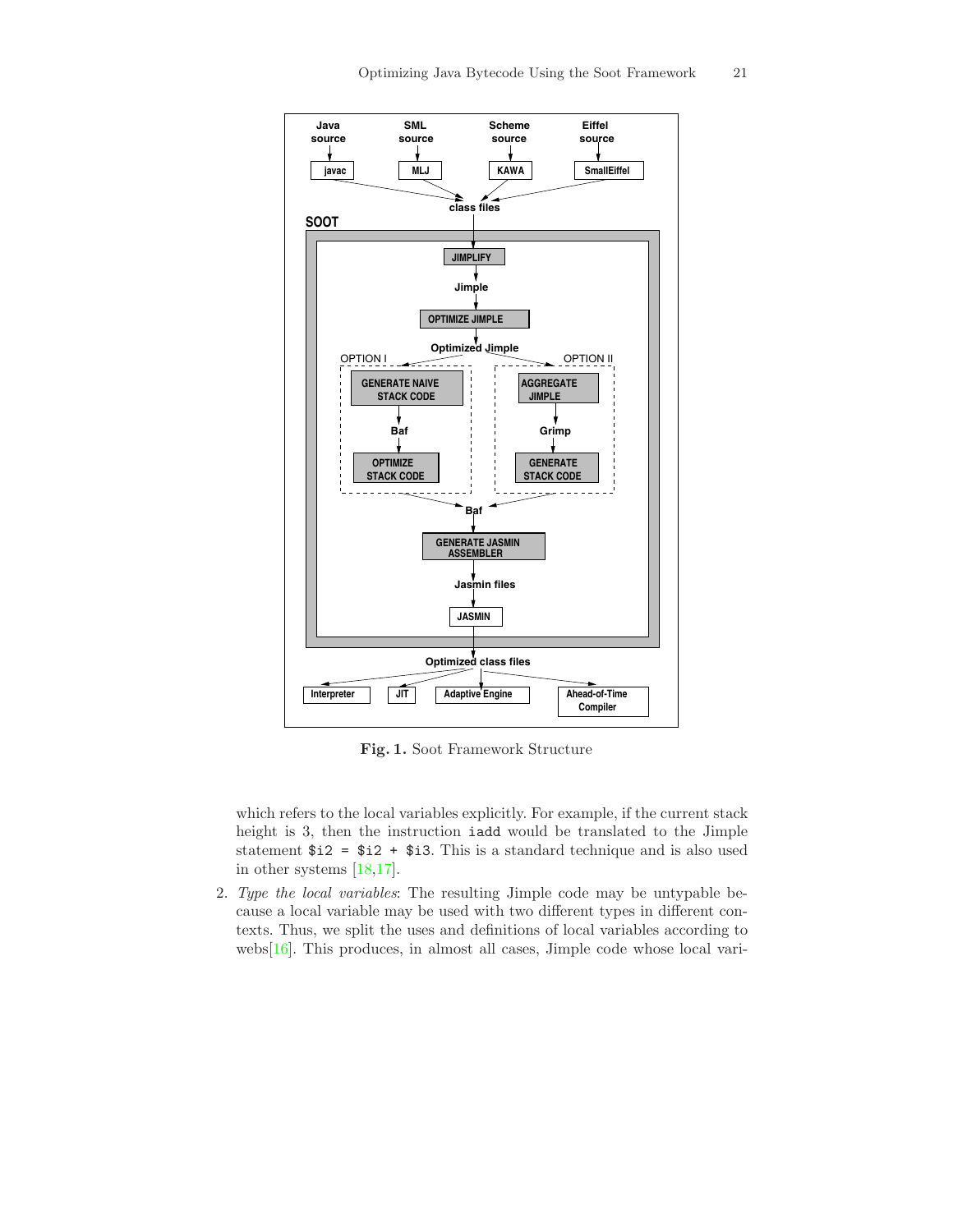<span id="page-4-2"></span><span id="page-4-1"></span>ables can be given a primitive, class, or interface type.<sup>[2](#page-4-0)</sup> To do this, we invoke an algorithm described in [\[9\]](#page-16-8). The complete solution to this typing problem is NP-complete, but in practice simple polynomial algorithms suffice. Although splitting the local variables in this step produces many local variables, the resulting Jimple code tends to be easier to analyze because it inherits some of the disambiguation benefits of SSA form[\[5\]](#page-15-2).

3. *Clean up the code*: Jimple code must now be compacted because step 1 produced extremely verbose  $\text{code}[18,17]$  $\text{code}[18,17]$  $\text{code}[18,17]$ . We have found that simple aggregation (collapsing single def/use pairs) followed by copy propagation/elimination of stack variables to be sufficient to eliminate almost all redundant stack variables.

Figure  $2(a)$  $2(a)$  shows an input Java program and Figure  $2(b)$  shows the bytecode generated by javac as we would represent it in our Baf representation. Figure  $2(c)$  $2(c)$  shows the Jimple code that would result from jimplifying the bytecode. Note that all local variables have been given types. Variables beginning with  $\frac{1}{2}$  correspond to variables that were inserted to stand for stack locations, whereas variables that do not begin with \$ correspond to local variables from the bytecode.

### **2.2 Optimize Jimple**

Most of the analyses and transformations developed by our group, as well as other research groups, are implemented using the Jimple representation. We have currently implemented many intraprocedural and interprocedural optimizations. In this paper we focus on studying the effect of several simple intraprocedural techniques in conjunction with method inlining.

### <span id="page-4-0"></span>**2.3 Convert Jimple Back to Stack Code**

Producing bytecode naively from Jimple code produces highly inefficient code. Even the best JIT that we tested can not make up for this inefficiency. And it is very important that we do not introduce inefficiencies at this point that would negate the optimizations performed on Jimple.

We have investigated two alternatives for producing stack code, labeled Option I and Option II in Figure [1.](#page-3-0) These two options are discussed in more detail in Section [3,](#page-5-0) and they are experimentally validated in Section [4.](#page-10-0)

### **2.4 Generate Jasmin Assembler**

After converting Jimple to Baf stack code, the final phase is to generate Jasmin  $[11]$  assembler files from the internal Baf representation. Since Baf is a relatively direct encoding of the Java bytecode, this phase is quite simple.

<sup>2</sup> Other cases must be handled by introducing type casts and/or introducing extra copy statements.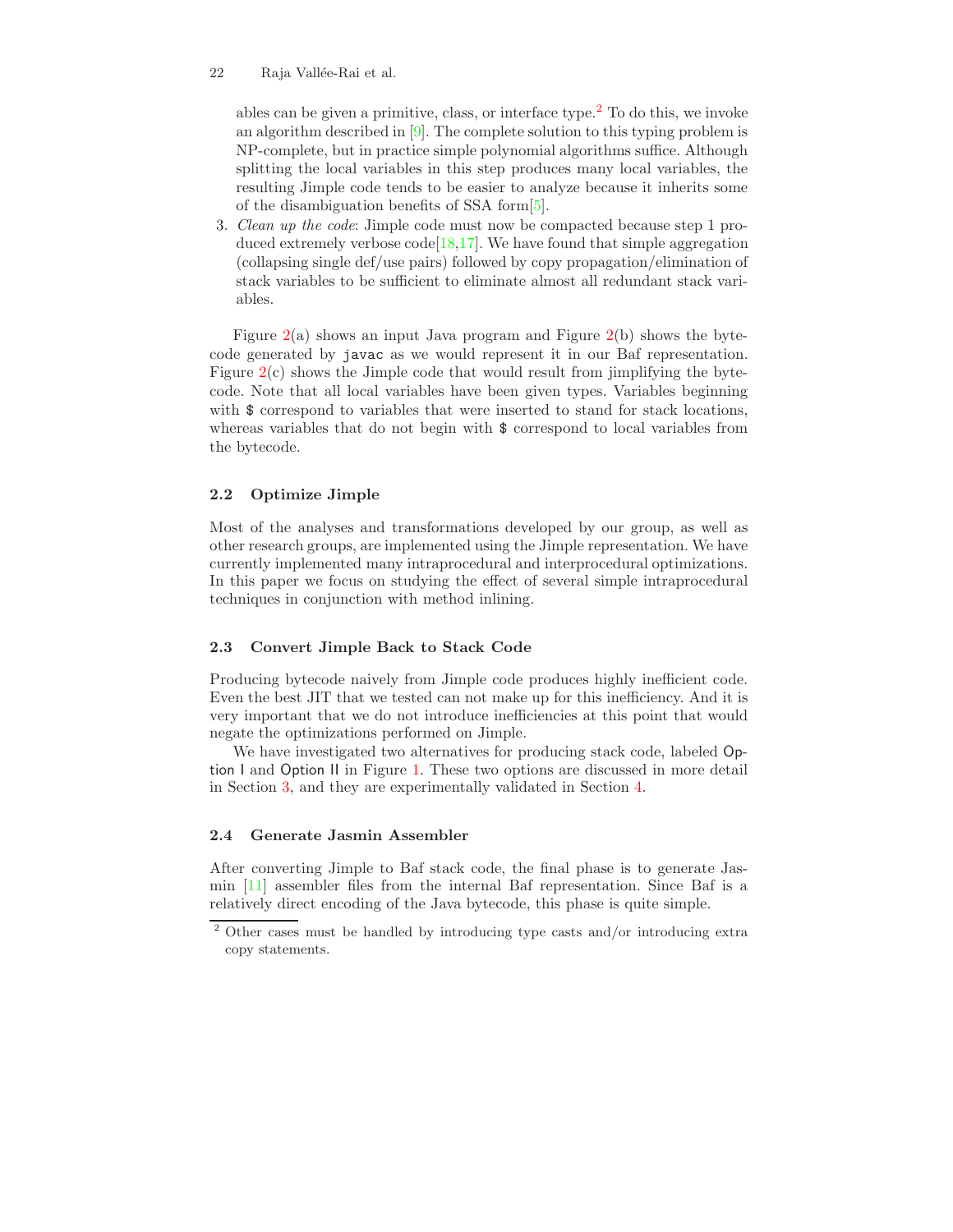```
Object[] a;
                       int x;
                       public void f(int i, int c)
                       {g(x *= 10)};while(i * 2 < 10)
                           {a[i++]} = new Object();
                            }
                       }
                                (a) Original Java Source
.method public f(II)V
    aload_0
    aload_0
    dup
    getfield A/x I
    bipush 10
    imul
    dup_x1
    putfield A/x I
    invokevirtual A/g(I)V
    goto Label1
Label0:
    aload_0
    getfield A/a [Ljava/lang/Object;
    iload_1
    iinc 1 1
    new java/lang/Object
    dup
    invokenonvirtual
         java/lang/Object/<init>()V
    aastore
Label1:
    iload_1
    iconst_2
    imul
    bipush 10
    if_icmplt Label0
    return
                                           public void f(int, int)
                                            {
                                             Example this;
                                              int i, c, $i0, $i1, $i2, $i3;
                                              java.lang.Object[] $r1;
                                             java.lang.Object $r2;
                                             this := @this;
                                             i := @parameter0;
                                              c := @parameter1;
                                           X:\$i0 = this.x;X: $11 = $10 * 10:
                                             this.x = $i1:
                                             this.g(i1);
                                             goto label1;
                                           label0:
                                            Y:\r1 = this.a;
                                             $i2 = i;i = i + 1;$r2 = new java.lang.Object;
                                              specialinvoke $r2.<init>();
                                           Y:\frac{\pi}{1}[\frac{\pi}{3}] = \frac{\pi}{3}label1:
                                           Z:\$i3 = i * 2;Z:if $i3 < 10 goto label0;
                                             return;
                                           }
               (b) Bytecode (c) Jimple
```
**Fig. 2.** Translating bytecode to Jimple

### <span id="page-5-2"></span><span id="page-5-0"></span>**3 Transformations**

After optimizing Jimple code, it is necessary to translate back to efficient Java bytecode. Figure  $3(a)$  $3(a)$  illustrates the bytecode produced by a naive translation from Jimple.<sup>[3](#page-5-2)</sup> Note that this naive code has many redundant store and load instructions reflecting the fact that Jimple computation results are stored to local variables, while stack-based bytecode can use the stack to store many intermediate computations.

<sup>&</sup>lt;sup>3</sup> Note that our Baf representation closely mirrors Java bytecode. However, we do streamline the representation somewhat andpreserve the variable names as much as possible.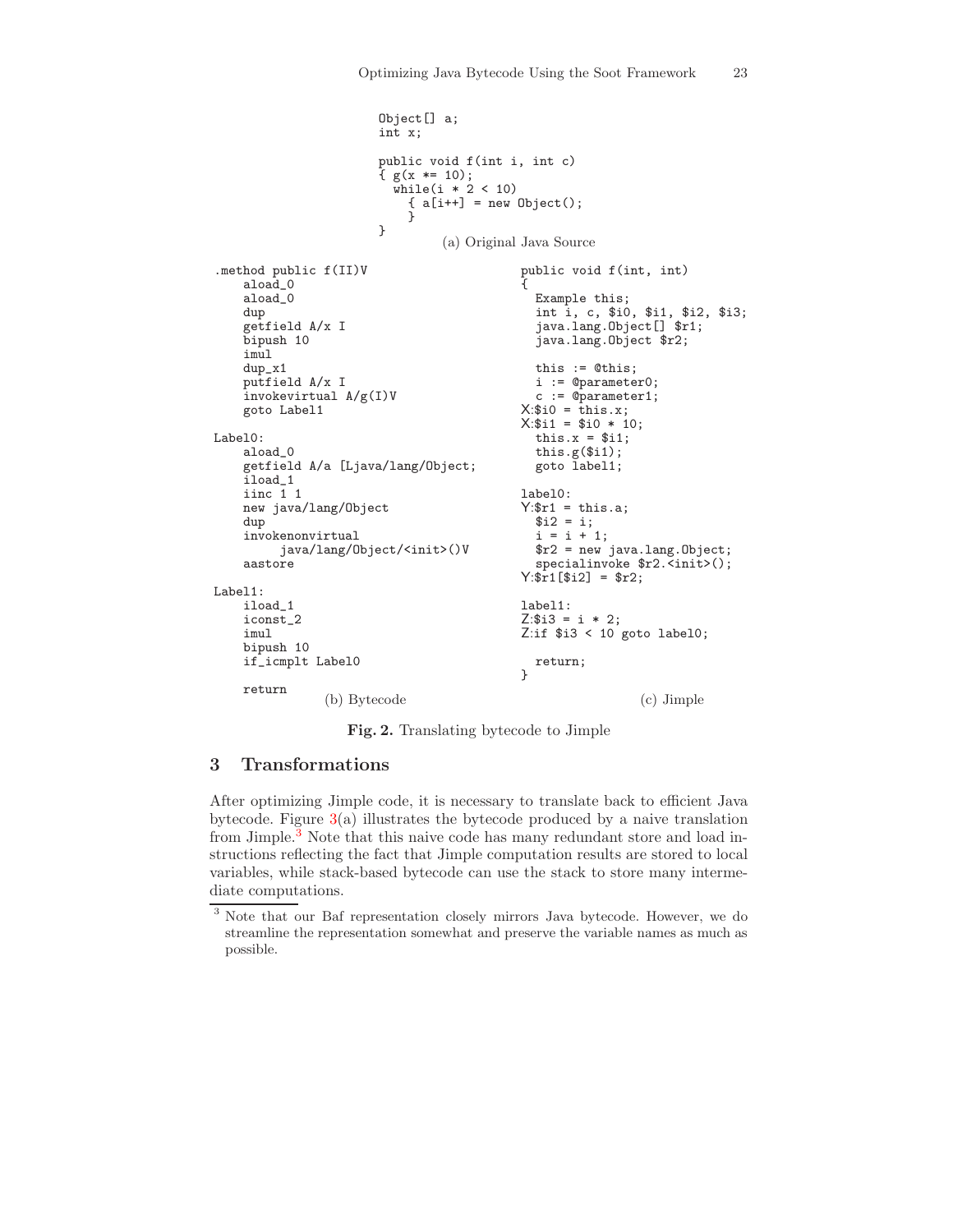#### **3.1** Option I**: Produce Naive Baf and Optimize**

The main idea behind Bafoptimizations is to identify and eliminate redundant store/load computations. Figure  $3(b)$  $3(b)$  shows the results of applying the Baf optimizations on the naive code given in Figure  $3(a)$  $3(a)$ .

The optimizations currently in use are all performed on discrete basic blocks within a method. Inter-block optimizations that cross block boundaries have also been implemented, but to date these have not yielded any appreciable speedups on the runtime and are not described here. In the following discussion it is assumed that all instructions belong to the same basic block.

In practice, the majority of the redundant store and load instructions present in naive Baf code belong to one of the following code patterns:

- **store/load (sl pair)** : a store instruction followed by a load instruction referring to the same local variable with no other uses. Both the store and load instructions can be eliminated, and the value will simply remain on the stack.
- **store/load/load (sll triple)** : a store instruction followed by 2 load instructions, all referring to the same local variable with no other uses. The 3 instructions can be eliminated and a dup instruction introduced. The dup instruction replaces the second load by duplicating the value left on the stack after eliminating the store and the first load.

We can observe these patterns occurring in Figure  $3(a)$  $3(a)$  where labels A, B, C and E each identify distinct sl pairs, and where labels D and G identify sll triples.

To optimize a Bafmethod our algorithm performs a fixed point iteration over its basic blocks identifying and reducing these patterns whenever possible. By reducing, we mean eliminating an sl pair or replacing an sll triple to a dup instruction.

Reducing a pattern is trivial when all its instructions directly follow each other in the instruction stream. For example, the sl pairs at labels A and E in Figure [3\(](#page-7-1)a) are trivial ones. However, often the store and load instructions are far apart (like at labels B and C.) To identify pairs of statements to reduce, we must determine the effect on the stack of the intervening bytecode. These bytecodes are called the *interleaving sequences.*

We compute two pieces of information as a means to analyse interleaving sequences and their effects/dependencies on the stack. The net effect on the stack height after executing a sequence of bytecode is referred to as the *net stack height variation* or *nshv*. The minimum stack height variation attained while executing a sequence of bytecode is referred to as the *minimum stack height variation* or *mshv*. A sequence of instructions having both  $nshv = 0$  and *mshv* = 0 is referred to as a *level sequence*.

If interleaving sequences are level sequences, then the target patterns can be reduced directly. This is because one can just leave the value on the stack, execute the interleaving instructions, and then use the value that was left on the stack. This is the case for the sl pair labeled B, and later the sl pair labeled C, once B has been reduced. Finally, the sll triple D can be reduced, once both B and C have been reduced. In general, however, many such interleaving sequences will not be level and no reductions will be possible without some reordering of the block's bytecode.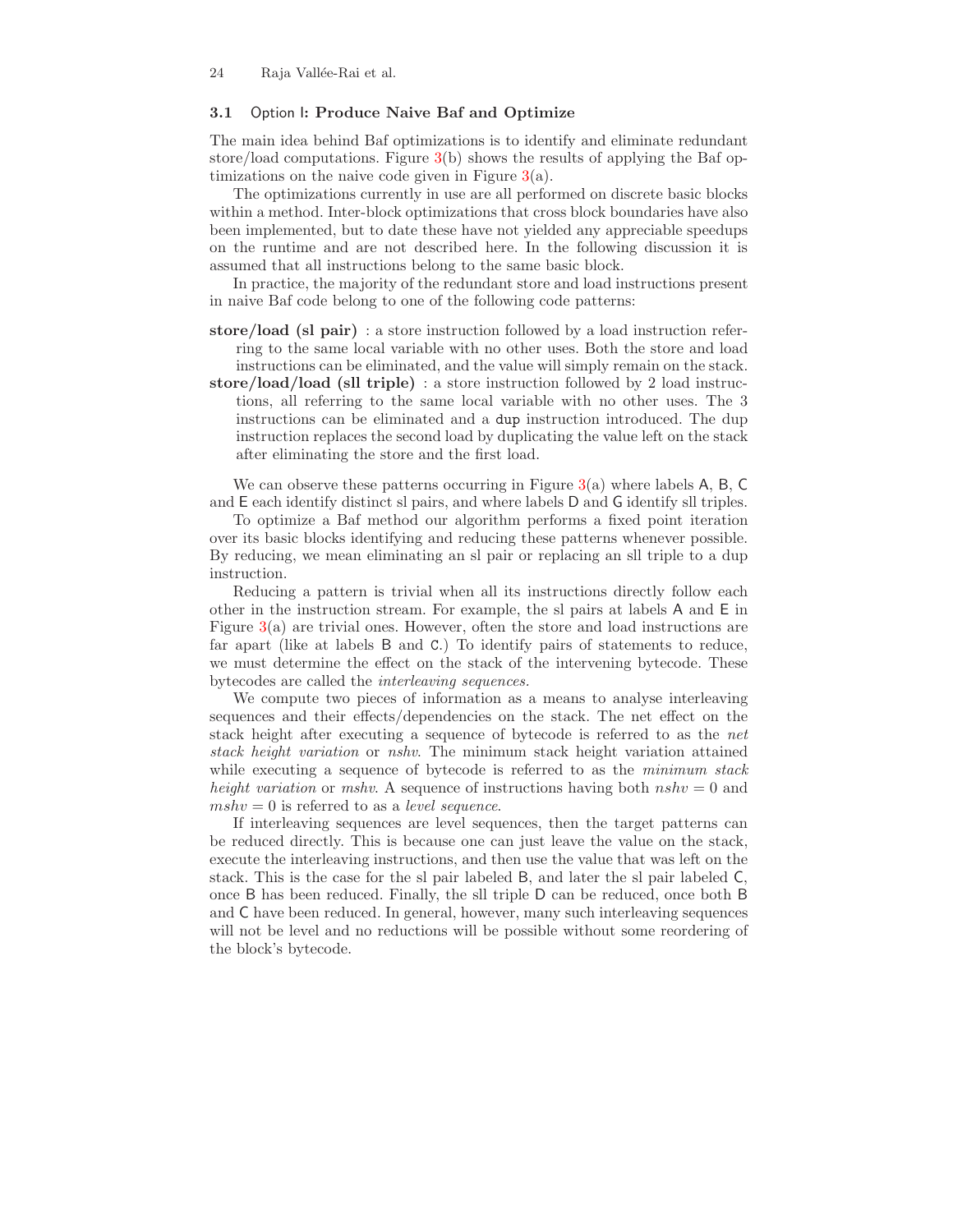```
public void f(int, int)
\overline{\textbf{y}} word this, i, c, $i2, $r2;
  this := @this: Example;
  i := @parameter0: int;
  c := @parameter1: int;
  load.r this;
 fieldget <Example: int x>;
A:store.i c;
A:load.i c;
 push 10;
 mul.i;
G:store.i c;
F:load.r this;
G:load.i c;
  fieldput <Example: int x>;
F:load.r this;
G:load.i c;
  virtualinvoke
     <Example: void g(int)>;
  goto label1;
label0:
 load.r this;
  fieldget
  <Example: java.lang.Object[] a>;
B:store.r c;
  load.i i;
C:store.i $i2;
 inc.i i 1;
  new java.lang.Object;
D:store.r $r2;
D:load.r $r2;
  specialinvoke
   <java.lang.Object: void <init>()>;
<java.lang.Object: void <init>()>;
B:load.r c;
C:load.i $i2;
D:load.r $r2;
  arraywrite.r;
label1:
 load.i i;
 push 2;
 mul.i;
E:store.i $r2;
E:load.i $r2;
  push 10;
  ifcmplt.i label0;
  return;
}
                                        public void f(int, int)
                                        { word this, i, c;
                                          this := @this: Example;
                                          i := @parameter0: int;
                                          c := @parameter1: int;
                                          load.r this;
                                        F:load.r this;
                                        F:load.r this;
                                         fieldget <Example: int x>;
                                         push 10;
                                         mul.i;
                                        G:store.i c;
                                        G:load.i c;
                                          fieldput <Example: int x>;
                                        G:load.i c;
                                          virtualinvoke
                                             <Example: void g(int)>;
                                          goto label1;
                                        label0:
                                          load.r this;
                                          fieldget
                                           <Example: java.lang.Object[] a>;
                                          load.i i;
                                          inc.i i 1;
                                          new java.lang.Object;
                                        D:dup1.r;
                                        specialinvoke
                                         arraywrite.r;
                                        label1:
                                          load.i i;
                                          push 2;
                                          mul.i;
                                          push 10;
                                          ifcmplt.i label0;
                                          return;
                                        }
```
<span id="page-7-1"></span><span id="page-7-0"></span>(a) naive Baf generated from Jimple (b) optimized Baf

#### **Fig. 3.** Optimizing Baf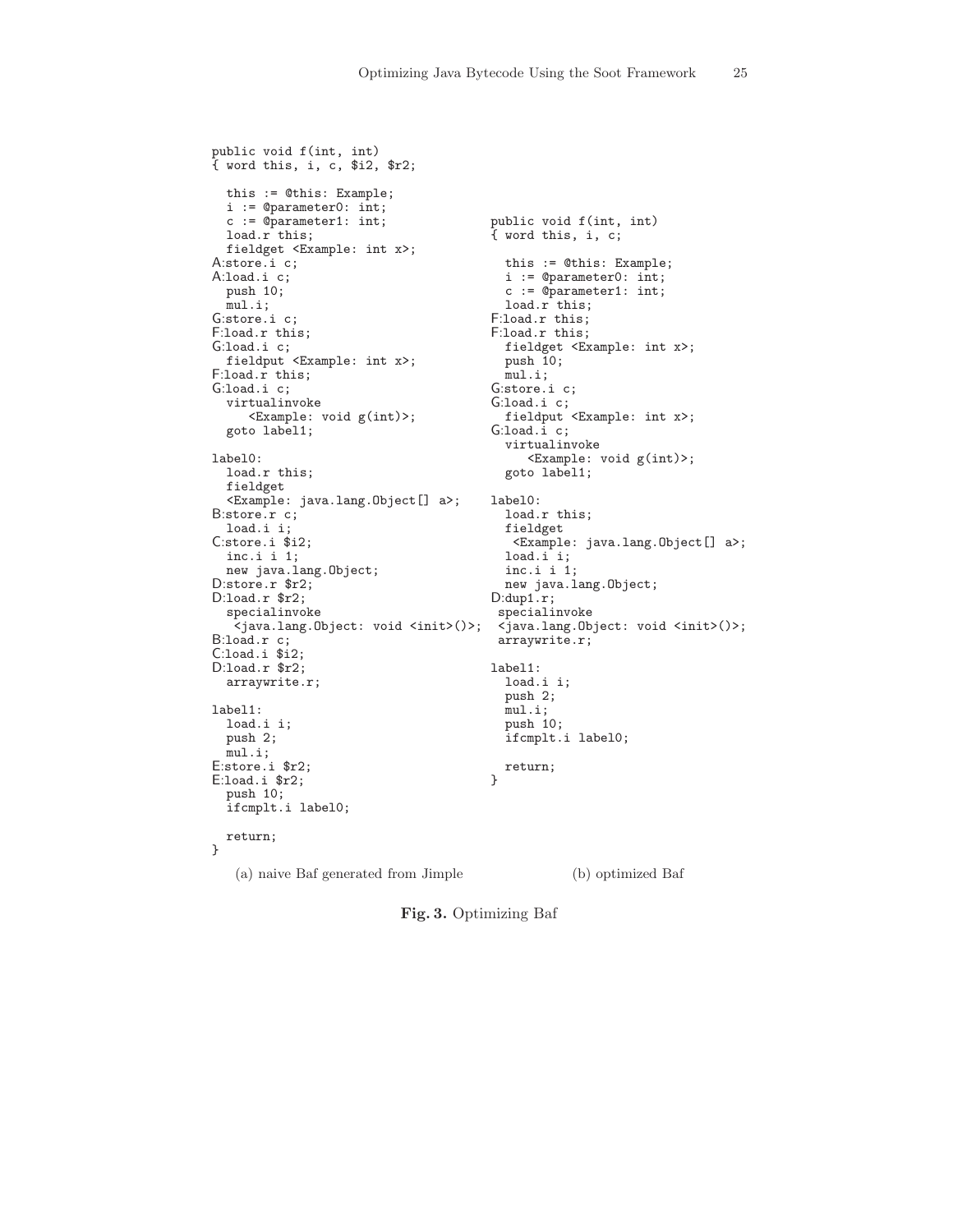<span id="page-8-0"></span>If an interleaving sequence has  $nshv > 1$  for a sll triple or  $nshv > 0$  for a sl pair, then our algorithm will try to lower the *nshv* value by relocating a bytecode having a positive *nshv* to an earlier location in the block. This is illustrated by the movement of instructions labeled by  $\overline{F}$  in Figures [3\(](#page-7-1)a) and 3(b) in an attempt to reduce the pattern identified by  $\mathsf G$ . Another strategy used when  $nshv < 0$  is to move level subsequence ending with the pattern's store instruction past the interleaving sequence. Of course, this can only be done if no data dependencies are violated.

Applying these heuristics produces optimized Bafcode which becomes Java bytecode and is extremely similar to the original bytecode. We observe that except for two minor differences, the optimized Baf code in Figure [3\(](#page-7-1)b) is the same as the original bytecode found in Figure  $2(b)$  $2(b)$ . The differences are: (1) the second load labeled by F is not converted to a dup; and (2) the pattern identified by  $G$  is not reduced to a  $\text{dup\_x1}$  instruction. We have actually implemented these patterns, but our experimental results did not justify enabling these extra transformations. In fact, introducing bytecodes such as  $\text{dup\_x1}$  often yields nonstandard, albeit legal, bytecode sequences that increase execution time and cause many JIT compilers to fail.

#### **3.2** Option II**: Build Grimp and Traverse**

In this section, we describe the second route for translating Jimple into bytecode. The compiler javac is able to produce efficient bytecode because it has the structured tree representation of the original program, and the stack based nature of the bytecode is particularly well suited for code generation from trees[\[2\]](#page-15-3). Essentially, this phase attempts to recover the original structured tree representation, by building Grimp, an aggregated form of Jimple, and then producing stack code by standard tree traversal techniques.

Grimp is essentially Jimple but the expressions are trees of arbitrary depth. Figure  $4(a)$  $4(a)$  shows the Grimp version of the Jimple program in Figure  $2(c)$  $2(c)$ .

**Aggregation of bytecode** The basic algorithm for aggregation is as follows. We consider pairs *(def, use)* in extended basic blocks, where *def* is an assignment statement with sole use *use*, and *use* has the unique definition *def*. We inspect the path between *def* and *use*, to determine if *def* can be safely moved into *use*. This means checking for dependencies and not moving across exception boundaries. We perform this algorithm iteratively, and the pairs are considered in reverse pseudo-topological order to cascade the optimizations as efficiently as possible. Examples of these aggregation opportunities are shown in figure  $2(c)$  $2(c)$  at the labels X, Y and Z. X and Z are trivial cases because their aggregation pairs are adjacent, but the pair at Y are a few statements apart. Thus before producing the aggregated code in  $4(a)$  $4(a)$  the interleaving statements must be checked for writes to this.a.

**Peephole optimizations** In some cases, Grimp cannot concisely express Java idioms. For example, the increment operation in  $a[i++] = new Object()$ ; cannot be expressed, because Grimp only allows a definition to occur as the left-hand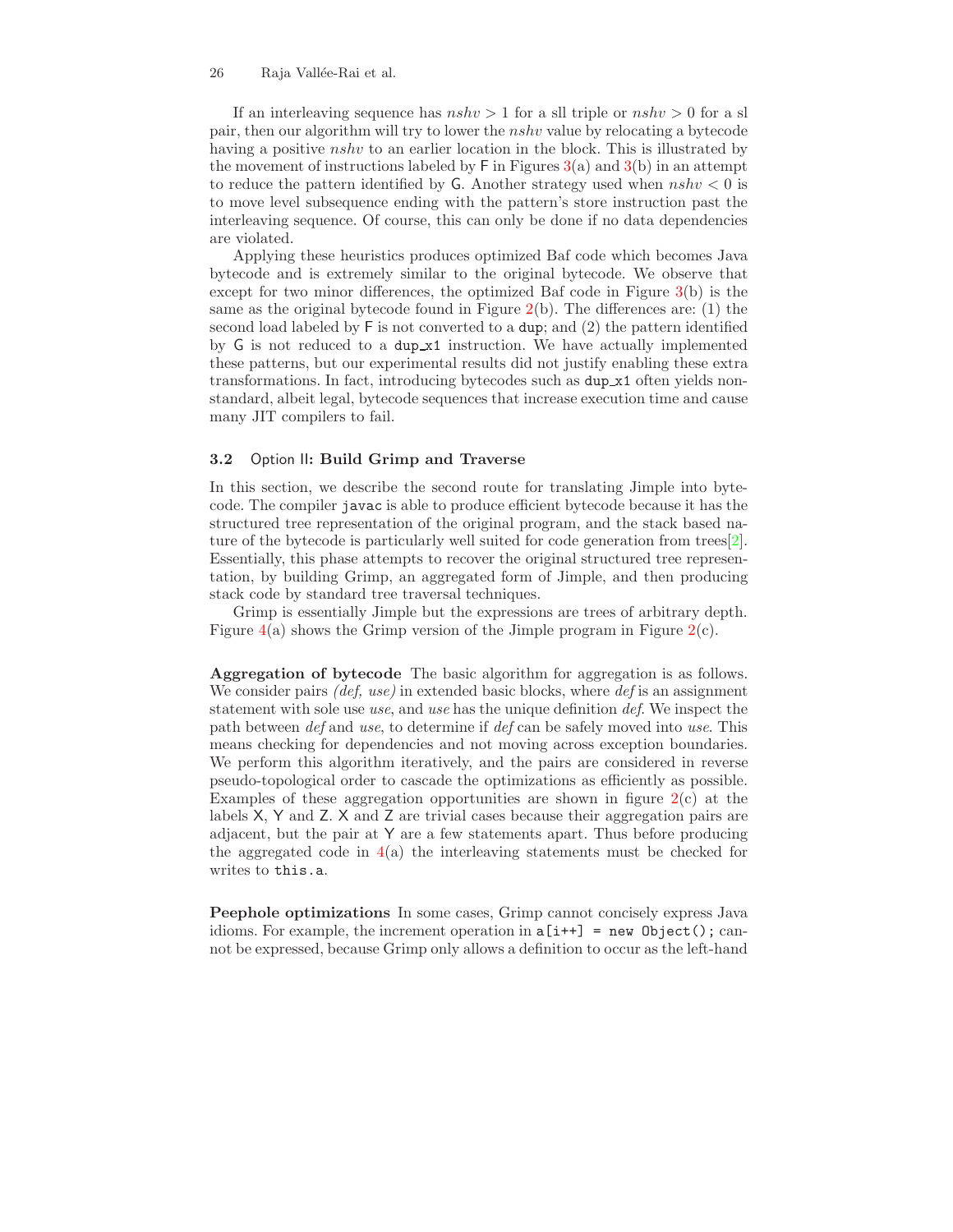```
public void f(int, int)
{
 Example this;
 int i, c, $i1, $i2;
 this := @this;
 i := @parameter0;
 c := @parameter1;
X:\i1 = this.x * 10;
 this.x = $i1;this.g($i1);
 goto label1;
label0:
 $i2 = i;i = i + 1;Y:this.a[si2] =new java.lang.Object();
label1:
Z:if i * 2 < 10 goto label0;
 return;
}
                                  public void f(int, int)
                                  { word this, i, c, $i2;
                                    this := @this: Example;
                                    i := @parameter0: int;
                                    c := @parameter1: int;
                                    load.r this;
                                   fieldget <Example: int x>;
                                   push 10;
                                   mul.i;
                                   store.i c;
                                   load.r this;
                                   load.i c;
                                   fieldput <Example: int x>;
                                   load.r this;
                                   load.i c;
                                   virtualinvoke
                                        <Example: void g(int)>;
                                   goto label1;
                                 label0:
                                    load.r this;
                                    fieldget
                                     <Example: java.lang.Object[] a>;
                                    load.i i;
                                    inc.i i 1;
                                    new java.lang.Object;
                                    dup1.r
                                    specialinvoke
                                     <java.lang.Object: void <init>()>;
                                    arraywrite.r;
                                  label1:
                                    load.i i;
                                    push 2;
                                    mul.i
                                    push 10;
                                    ifcmplt.i label0;
                                    return;
(a) Grimp (b) Baf generated from Grimp
```
**Fig. 4.** Generating Baf from Grimp

<span id="page-9-1"></span>side of an assignment statement, not as a side effect.<sup>[4](#page-9-1)</sup> To remedy this problem, we use some peephole optimizations in the code generator for Grimp.

For example, for the increment case, we search for Grimp patterns of the form:

s1: local =  $\langle \text{lvalue} \rangle$ ;<br>s2:  $\langle \text{lvalue} \rangle$  = local/  $s2:$   $\langle \text{Evaluate} \rangle = \text{local} / \langle \text{Value} \rangle + 1;$ <br> $s3:$  use(local) use(local)

and we ensure that the local defined in *s*<sup>1</sup> has exactly two uses, and that the uses in *s*2*, s*<sup>3</sup> have exactly one definition. Given this situation, we emit code for only  $s_3$ . However, during the generation of code for  $s_3$ , when local is to

<sup>4</sup> This design decision was made to simplify analyses on Grimp.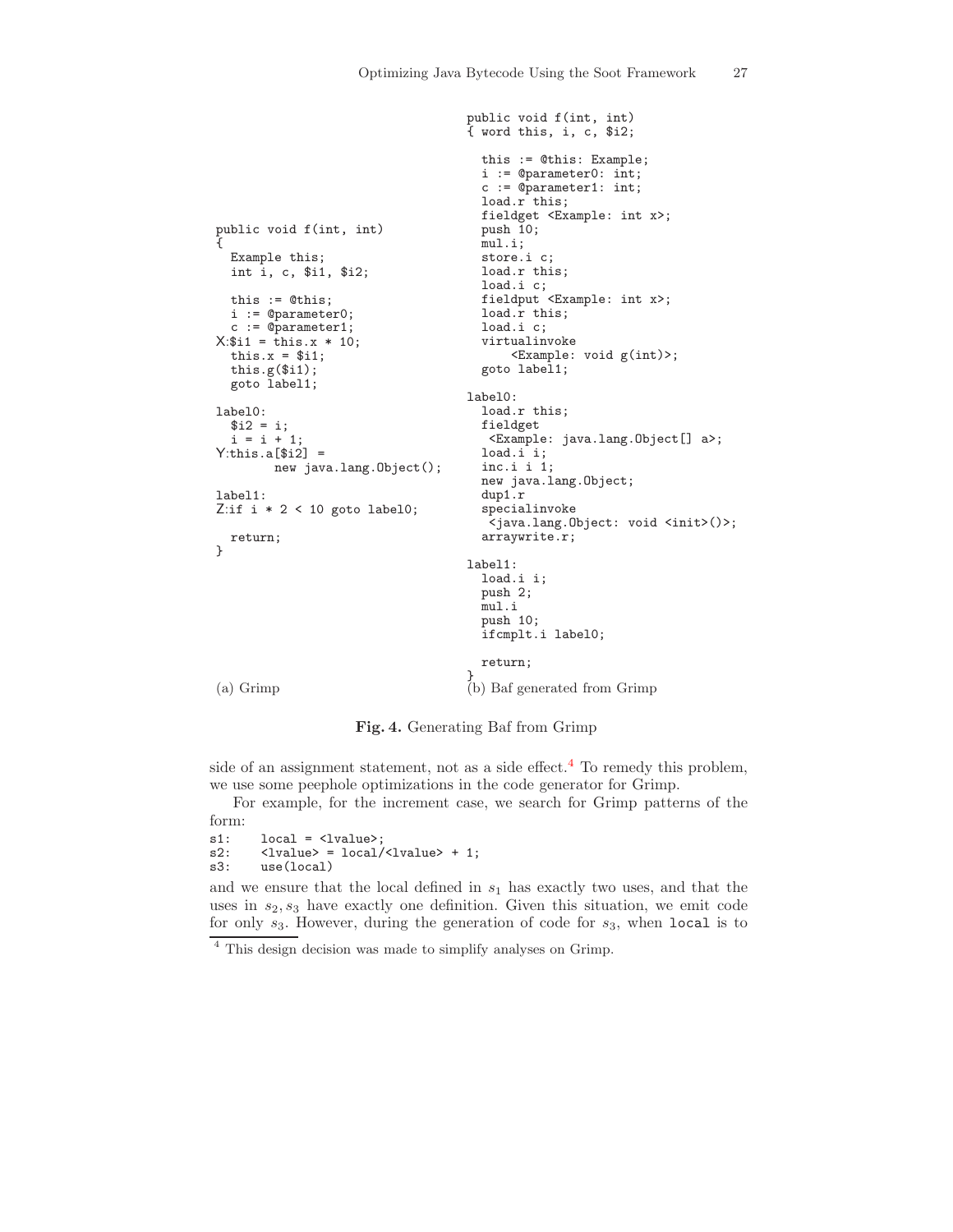be emitted, we also emit code to duplicate local on the stack, and increment  $\langle$ lvalue>. An example of this pattern occurs just after Label0 in Figure [4\(](#page-9-0)a).

This approach produces reasonably efficient bytecode. In some situations the peephole patterns fail and the complete original structure is not recovered. In these cases, the Baf approach usually performs better. See the section  $4$  for more details.

# <span id="page-10-0"></span>**4 Experimental Results**

Here we present the results of two experiments. The first experiment, discussed in Section [4.3,](#page-11-0) validates that we can pass class files through the framework, without optimizing the Jimple code, and produce class files that have the same performance as the original ones. In particular, this shows that our methods ofconverting from Jimple to stack-based bytecode are acceptable. The second experiment, discussed in Section  $4.4$ , shows the effect of applying method inlining on Jimple code and demonstrates that optimizing Java bytecode is feasible and desirable.

## **4.1 Methodology**

All experiments were performed on dual 400Mhz Pentium  $II^{TM}$  machines. Two operating systems were used, Debian GNU/Linux (kernel 2.2.8) and Windows NT 4.0 (service pack 5). Under GNU/Linux we ran experiments using three different configurations of the Blackdown Linux JDK1.2, pre-release version  $2.5$  $2.5$ The configurations were: interpreter, Sun JIT, and a public beta version of Borland's  $JIT<sup>6</sup>$  $JIT<sup>6</sup>$  $JIT<sup>6</sup>$ . Under Windows NT, two different configurations of Sun's  $JDK1.2.2$ were used: the JIT, and HotSpot (version 1.0.1)

<span id="page-10-3"></span><span id="page-10-2"></span><span id="page-10-1"></span>Execution times were measured by running the benchmarks ten times, discarding the best and worst runs, and averaging the remaining eight. All executions were verified for correctness by comparing the output to the expected output.

### **4.2 Benchmarks and Baseline Times**

The benchmarks used consist of seven of the eight standard benchmarks from the SPECjym98<sup>[7](#page-10-3)</sup> suite, plus three additional applications from our collection. See figure [5.](#page-13-0) We discarded the *mtrt* benchmark from our set because it is essentially the same benchmark as *raytrace*. The *soot-c* benchmark is based on an older version ofSoot, and is interesting because it is heavily object oriented, *schroeders* is an audio editing program which manipulates sound files, and *jpat-p* is a protein analysis tool.

Figure [5](#page-13-0) also gives basic characteristics such as size, and running times on the five platforms. All of these benchmarks are real world applications that are

<sup>5</sup> http://www.blackdown.org

<sup>6</sup> http://www.borland.com

<sup>7</sup> http://www.spec.org/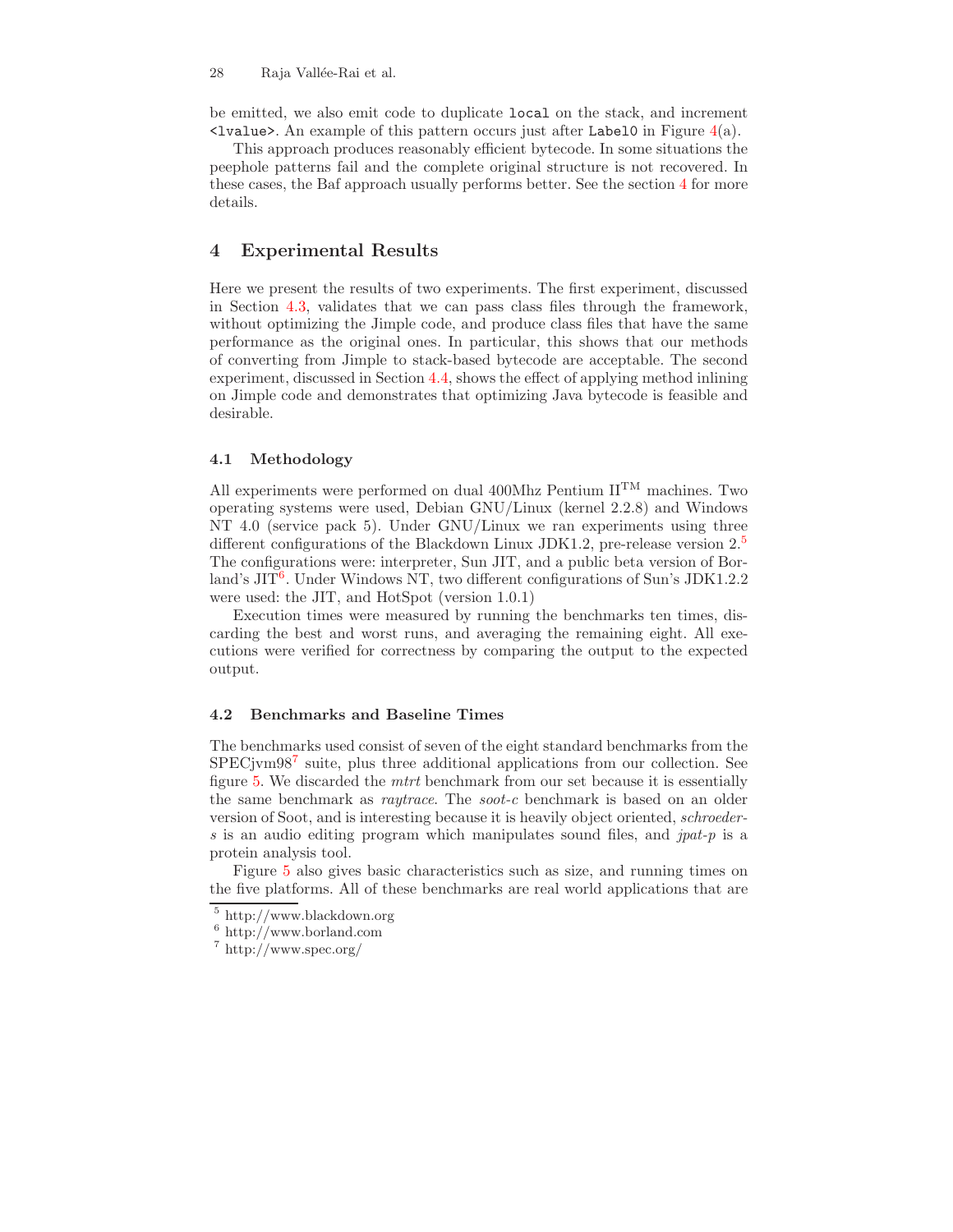reasonably sized, and they all have non-trivial execution times. We used the Linux interpreter as the base time, and all the fractional execution times are with respect to this base.

Benchmarks for which a dash is given for the running time indicates that the benchmark failed validity checks. In all these cases, the virtual machine is to blame as the programs run correctly with the interpreter with the verifier explicitly turned on. Arithmetic averages and standard deviations are also given, and these automatically exclude those running times which are not valid.

For this set of benchmarks, we can draw the following observations. The Linux JIT is about twice as fast as the interpreter but it varies widely depending on the benchmark. For example, with *compress* it is more than six times faster, but for a benchmark like *schroeder-s* it is only 56% faster. The NT virtual machines also tend to be twice as fast as the Linux JIT. Furthermore, the performance of the HotSpot performance engine seems to be, on average, not that different from the standard Sun JIT. Perhaps this is because the benchmarks are not long running server side applications (i.e. not the kinds of applications for which HotSpot was designed).

#### <span id="page-11-0"></span>**4.3 Straight through Soot**

Figure  $6$  compares the effect of processing applications with Soot with Baf and Grimp, without performing any optimizations. Fractional execution times are given, and these are with respect to the original execution time of the benchmark for a given platform. The ideal result is 1.00. This means that the same performance is obtained as the original application. For *javac* the ratio is .98 which indicates that *javac*'s execution time has been reduced by 2%. *raytrace* has a ratio of 1.02 which indicates that it was made slightly slower; its execution time has been increased by 2%. The ideal arithmetic averages for these tables is 1.00 because we are trying to simply reproduce the program as is. The ideal standard deviation is 0 which would indicate that the transformation is having a consistent effect, and the results do not deviate from 1.00.

On average, using Baftends to reproduce the original execution time. Its average is lower than Grimp's, and the standard deviation is lower as well. For the faster virtual machines (the ones on NT), this difference disappears. The main disadvantage of Grimp is that it can produce a noticeable slowdown for benchmarks like *compress* which have tight loops on Java statements containing side effects, which it does not always catch.

Both techniques have similar running times, but implementing Grimp and its aggregation is conceptually simpler. In terms of code generation for Java virtual machines, we believe that if one is interested in generating code for slow VMs, then the Baf-like approach is best. For fast VMs, or if one desires a simpler compiler implementation, then Grimp is more suitable.

We have also measured the size of the bytecode before and after processing with Soot. The sizes are very similar, with the code after processing sometimes slightly larger, and sometimes slightly smaller. For the seven SPECjvm benchmarks the total bytecode size was 0.5% larger after processing with Soot. This is not a significant increase in size.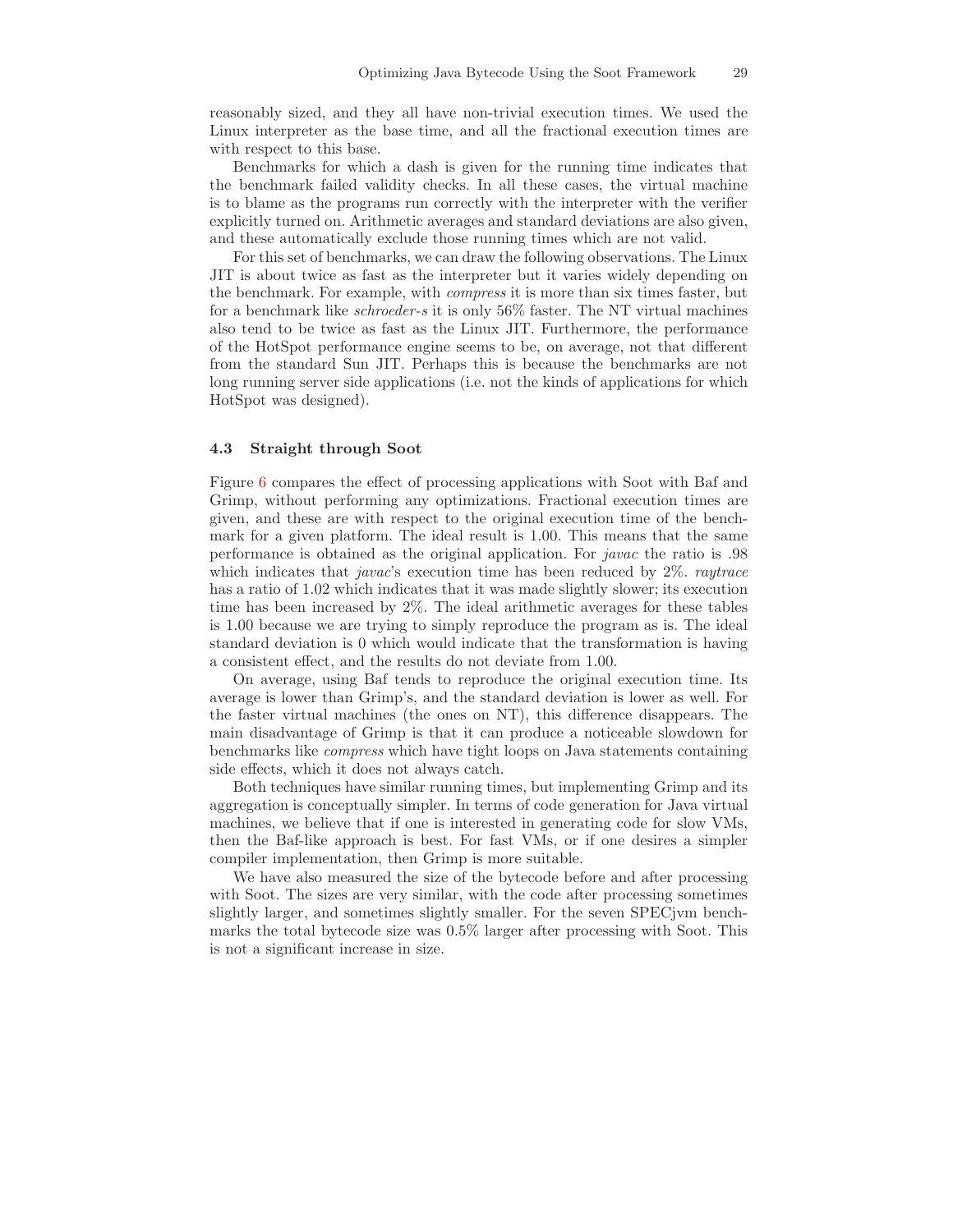#### <span id="page-12-3"></span><span id="page-12-2"></span><span id="page-12-1"></span>**4.4 Optimization via Inlining**

We have investigated the feasibility of optimizing Java bytecode with Soot by implementing method inlining. Although inlining is a whole program optimization, Soot is also suitable for optimizations applicable to partial programs. Our approach to inlining is simple. We build an invoke graph using class hierarchy analysis[\[8\]](#page-16-10) and inline method calls whenever they resolve to one method. Our inliner is a bottom-up inliner, and attempts to inline all call sites subject to the following restrictions: 1) the method to be inlined must contain less than 20 Jimple statements, 2) no method may contain more than 5000 Jimple statements, and 3) no method may have its size increased more than by a factor of 3.

After inlining, the following traditional intraprocedural optimizations are performed to maximize the benefit from inlining: copy propagation, constant propagation and folding, conditional and unconditional branch folding, dead assignment elimination and unreachable code elimination. These are described in [\[2\]](#page-15-3).

Figure [7](#page-14-0) gives the result of performing this optimization. The numbers presented are fractional execution times with respect to the original execution time of the benchmark for a given platform. For the Linux virtual machines, we obtain a significant improvement in speed. In particular, for the Linux Sun JIT, the average ratio is .92 which indicates that the average running time is reduced by 8%. For raytrace, the results are quite significant, as we obtain a ratio of.62, a reduction of 38%

For the virtual machines under NT, the average is 1.00 or 1.01, but a number of benchmarks experience a significant improvement. One benchmark, *javac* under the Sun JIT, experiences significant degradation. However, under the same JIT, *raytrace* yields a ratio of.89, and under HotSpot, *javac*, *jack* and *mpegaudio* yield some improvements. Given that HotSpot itself performs dynamic inlining, this indicates that our static inlining heuristics sometimes capture opportunities that HotSpot does not. Our heuristics for inlining were also tuned for the Linux VMs, and future experimentation could produce values which are better suited for the NT virtual machines.

<span id="page-12-0"></span>These results are highly encouraging as they strongly suggest that a significant amount of improvement can be achieved by performing aggressive optimizations which are not performed by the virtual machines.

### **5 Related Work**

Related work falls into five different categories:

*Java bytecode optimizers:* There are only two Java tools of which we are aware that perform significant optimizations on bytecode and produce new class files: Cream<sup>[\[3\]](#page-15-4)</sup> and Jax<sup>[\[23\]](#page-16-11)</sup>. Cream performs optimizations such as loop invariant removal and common sub-expression elimination using a simple side effect analysis. Only extremely small speed-ups (1% to 3%) are reported, however. The main goal of Jax is application compression where, for example, unused methods and fields are removed, and the class hierarchy is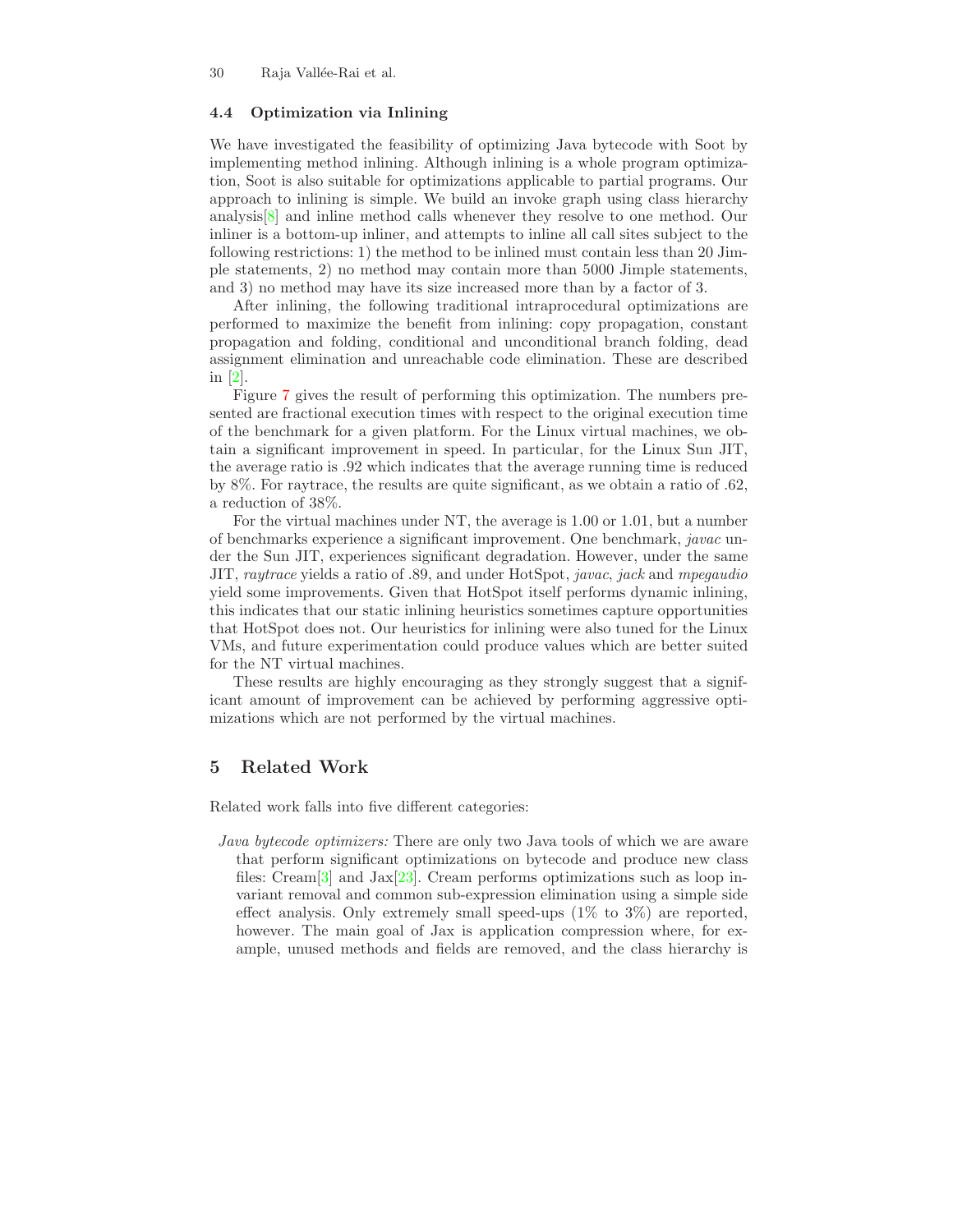<span id="page-13-3"></span><span id="page-13-2"></span><span id="page-13-0"></span>

|                   | Jimple<br>#  | Linux      | Linux |      | <b>NT</b> |      |
|-------------------|--------------|------------|-------|------|-----------|------|
|                   | <b>Stmts</b> | Sun Int.   | Sun   | Bor. | Sun       | Sun  |
|                   |              | $(\sec s)$ | ЛT    | JIT  | JIT       | Hot. |
| compress          | 7322         | 440.30     | .15   | .14  | .06       | .07  |
| db                | 7293         | 259.09     | .56   | .58  | .26       | .14  |
| iack              | 16792        | 151.39     | .43   | .32  | .15       | .16  |
| javac             | 31054        | 137.78     | .52   | .42  | .24       | .33  |
| jess              | 17488        | 109.75     | .45   | .32  | .21       | .12  |
| $ipat-p$          | 1622         | 47.94      | 1.01  | .96  | .90       | .80  |
| mpegaudio         | 19585        | 368.10     | .15   |      | .07       | .10  |
| raytrace          | 10037        | 121.99     | .45   | .23  | .16       | .12  |
| $schroeder-s$     | 9713         | 48.51      | .64   | .62  | .19       | .12  |
| $\mathit{soot-c}$ | 42107        | 85.69      | .58   | .45  | .29       | .53  |
| average           |              |            | .49   | .45  | .25       | .25  |
| std. dev.         |              |            | .23   | .23  | .23       | .23  |

**Fig. 5.** Benchmarks and their characteristics.

<span id="page-13-1"></span>

|                   | Baf   |      |            |      | Grimp |               |      |                          |            |      |
|-------------------|-------|------|------------|------|-------|---------------|------|--------------------------|------------|------|
|                   | Linux |      | NT         |      | Linux |               |      | NT                       |            |      |
|                   | Sun   | Sun  | Bor.       | Sun  | Sun   | Sun           | Sun  | Bor.                     | Sun        | Sun  |
|                   | Int.  | JIT  | <b>JIT</b> | ЛT   | Hot.  | $_{\rm Int.}$ | JIT  | JIT                      | <b>JIT</b> | Hot. |
| compress          | 1.01  | 1.00 | .99        | .99  | 1.00  | 1.07          | 1.02 | 1.04                     | 1.00       | 1.01 |
| db                | .99   | 1.01 | 1.00       | 1.00 | 1.00  | 1.01          | 1.05 | 1.01                     | 1.01       | 1.02 |
| jack              | 1.00  | 1.00 | 1.00       |      | 1.00  | 1.01          | .99  | 1.00                     |            | 1.00 |
| javac             | 1.00  | .98  | 1.00       | 1.00 | .97   | .99           | 1.03 | 1.00                     | 1.00       | .95  |
| jess              | 1.02  | 1.01 | 1.04       | .99  | 1.01  | 1.01          | 1.02 | 1.04                     | .97        | 1.00 |
| $ipat-p$          | 1.00  | .99  | 1.00       | 1.00 | 1.00  | .99           | 1.01 | 1.01                     | 1.00       | 1.00 |
| mpegaudio         | 1.05  | 1.00 | ٠          |      | 1.00  | 1.03          | 1.00 | $\overline{\phantom{0}}$ |            | 1.01 |
| raytrace          | 1.00  | 1.02 | 1.00       | .99  | 1.00  | 1.01          | 1.00 | .99                      | .99        | 1.00 |
| schroeder-s       | .97   | 1.01 | ۰          | 1.03 | 1.01  | .98           | .99  | $\overline{\phantom{a}}$ | 1.03       | 1.00 |
| $\mathit{soot-c}$ | .99   | 1.00 | 1.02       | .99  | 1.03  | 1.00          | 1.01 | 1.00                     | 1.01       | 1.01 |
| average           | 1.00  | 1.00 | 1.01       | 1.00 | 1.00  | 1.01          | 1.01 | 1.01                     | 1.00       | 1.00 |
| std. dev.         | .02   | .01  | .01        | .01  | .01   | .02           | .02  | .02                      | .02        | .02  |

Fig. 6. The effect of processing classfiles with Soot using Baf or Grimp, without optimization.

compressed. They also are interested in speed optimizations, but at this time their current published speed up results are extremely limited.

*Bytecode manipulation tools*: There are a number of Java tools which provide frameworks for manipulating bytecode: JTrek[\[13\]](#page-16-12), Joie[\[4\]](#page-15-5), Bit[\[14\]](#page-16-13) and JavaClass[\[12\]](#page-16-14). These tools are constrained to manipulating Java bytecode in their original form, however. They do not provide convenient intermediate representations such as Baf, Jimple or Grimp for performing analyses or transformations.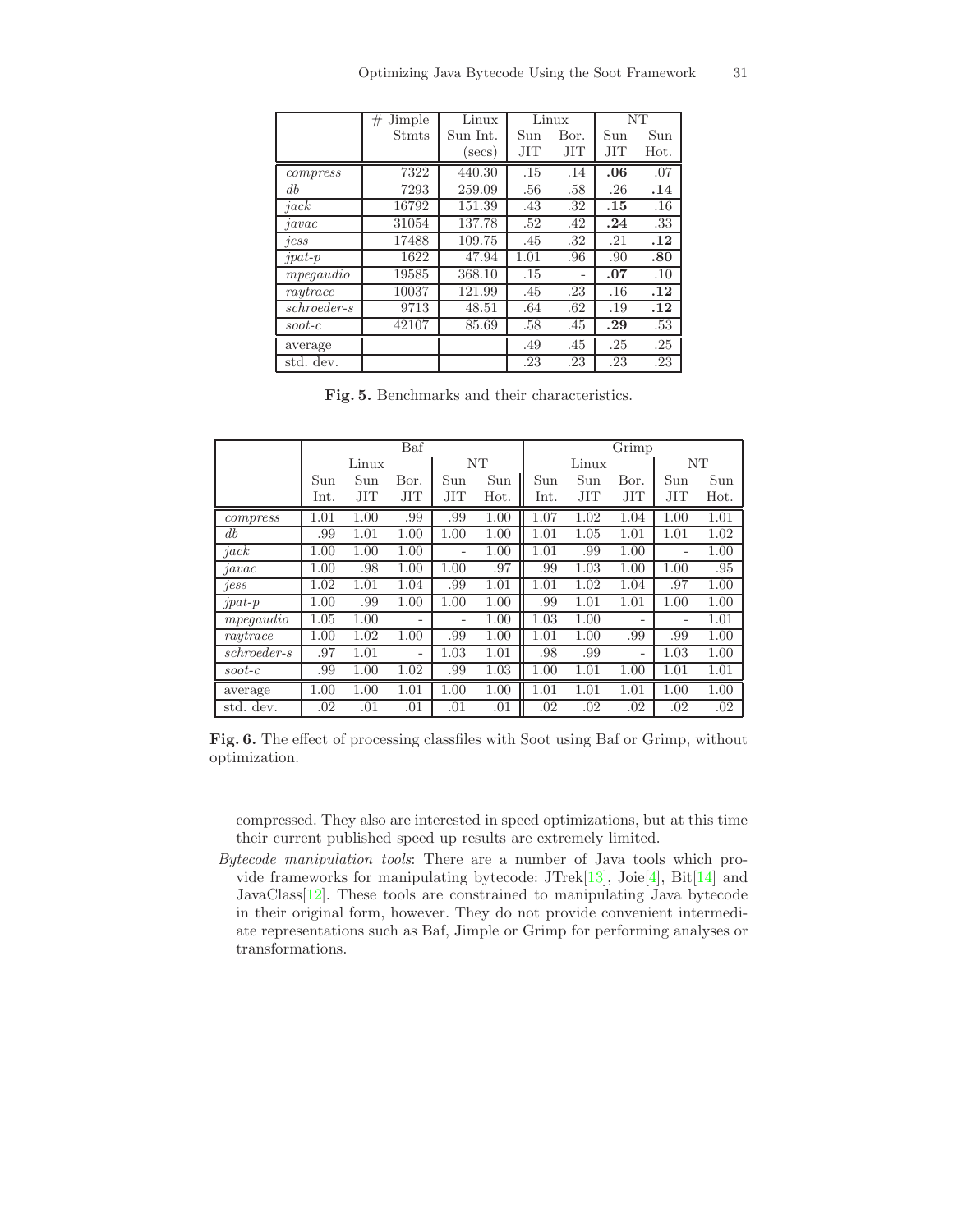<span id="page-14-2"></span><span id="page-14-1"></span><span id="page-14-0"></span>

|                 |      | Linux | <b>NT</b> |            |      |
|-----------------|------|-------|-----------|------------|------|
|                 | Sun  | Sun   | Bor.      | Sun        | Sun  |
|                 | Int. | ЛT    | JIT       | <b>JIT</b> | Hot. |
| compress        | 1.01 | .78   | 1.00      | 1.01       | .99  |
| db              | .99  | 1.01  | 1.00      | 1.00       | 1.00 |
| $\mathit{jack}$ | 1.00 | .98   | .99       |            | .97  |
| javac           | .97  | .96   | .97       | 1.11       | .93  |
| jess            | .93  | .93   | 1.01      | .99        | 1.00 |
| $ipat-p$        | .99  | .99   | 1.00      | 1.00       | 1.00 |
| mpegaudio       | 1.04 | .96   |           |            | .97  |
| rautrace        | .76  | .62   | .74       | .89        | 1.01 |
| $schroeder-s$   | .97  | 1.00  | .97       | 1.02       | 1.06 |
| $soot-c$        | .94  | .94   | .96       | 1.03       | 1.05 |
| average         | .96  | .92   | .96       | 1.01       | 1.00 |
| std. dev.       | .07  | .12   | .08       | .06        | .04  |

**Fig. 7.** The effect of inlining with class hierarchy analysis.

- *Java application packagers:* There are a number of tools to package Java applications, such as Jax[\[23\]](#page-16-11), DashO-Pro[\[6\]](#page-15-6) and SourceGuard[\[21\]](#page-16-15). Application packaging consists of code compression and/or code obfuscation. Although we have not yet applied Soot to this application area, we have plans to implement this functionality as well.
- *Java native compilers:* The tools in this category take Java applications and compile them to native executables. These are related because they all are forced to build 3-address code intermediate representations, and some perform significant optimizations. The simplest of these is Toba[\[18\]](#page-16-0) which produces unoptimized C code and relies on GCC to produce the native code. Slightly more sophisticated, Harissa[\[17\]](#page-16-1) also produces C code but performs some method devirtualization and inlining first. The most sophisticated systems are Vortex $[7]$  and Marmot $[10]$ . Vortex is a native compiler for Ce $cil, C++$  and Java, and contains a complete set of optimizations. Marmot is also a complete Java optimization compiler and is SSA based. There are also numerous commercial Java native compilers, such as the IBM (R) High Performance Compiler for Java, Tower Technology's TowerJ[\[24\]](#page-16-18), and SuperCede[\[22\]](#page-16-19), but they have very little published information.
- *Stack code optimization:* Some research has been previously done in the field of optimizing stack code. The work presented in [\[15\]](#page-16-20) is related but optimizes the stack code based on the assumption that stack operations are cheaper than manipulating locals. This is clearly not the case for the Java Virtual Machines we are interested in. On the other hand, some closely related work has been done on optimizing naive Java bytecode code at University of Maryland $[19]$ . Their technique is similar, but they present results for only toy benchmarks.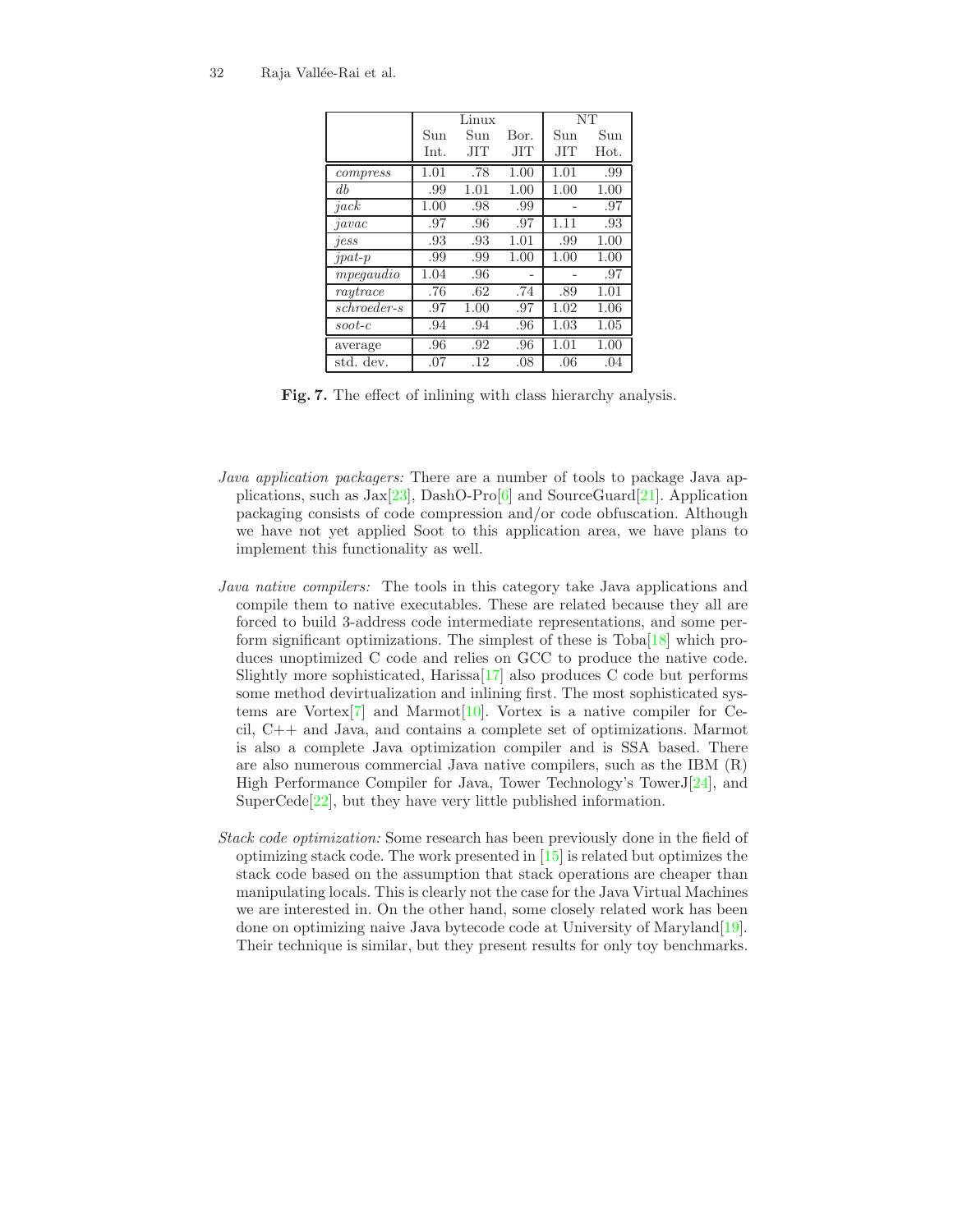# <span id="page-15-1"></span>**6 Conclusions and Future Work**

We have presented Soot, a framework for optimizing Java bytecode. Soot consists of three intermediate representations (Baf, Jimple  $\&$  Grimp), transformations between these IRs, and a set of optimizations on these intermediate representations.

In this paper we have given an overview of the structure of Soot, concentrating on the mechanisms for translating Java stack-based bytecode to our typed three-address representation Jimple, and the translation of Jimple back to bytecode. Jimple was designed to make the implementation of compiler analyses and transformations simple. Our experimental results show that we can perform the conversions without losing performance, and so we can effectively optimize at the Jimple level. We demonstrated the effectiveness of a set of intraprocedural transformations and inlining on five different Java Virtual Machine implementations.

We are encouraged by our results so far, and we have found that the Soot APIs have been effective for a variety of tasks including the optimizations presented in this paper.

We, and other research groups, are actively engaged in further work on Soot on many fronts. Our group is currently focusing on new techniques for virtual method resolution, pointer analyses, side-effect analyses, and various transformations that can take advantage of accurate side-effect analysis.

### **Acknowledgements**

This research was supported by IBM's Centre for Advanced Studies (CAS), NSERC and FCAR.

### <span id="page-15-3"></span><span id="page-15-0"></span>**References**

- 1. Ali-Reza Adl-Tabatabai, Michal Cierniak, Guei-Yuan Lueh, Vishesh M. Parikh, andJames M. Stichnoth. Fast andeffective code generation in a just-in-time Java compiler. *ACM SIGPLAN Notices*, 33(5):280–290, May 1998. [18](#page-0-0)
- <span id="page-15-4"></span>2. Alfred V. Aho, Ravi Sethi, and Jeffrey D. Ullman. *Compilers Principles, Techniques and Tools*. Addison-Wesley, 1986. [26,](#page-8-0) [30](#page-12-2)
- <span id="page-15-5"></span>3. Lars R. Clausen. A Java bytecode optimizer using side-effect analysis. *Concurrency: Practice & Experience*, 9(11):1031–1045, November 1997. [30](#page-12-2)
- <span id="page-15-2"></span>4. Geoff A. Cohen, Jeffrey S. Chase, and David L. Kaminsky. Automatic program transformation with JOIE. In *Proceedings of the USENIX 1998 Annual Technical Conference*, pages 167–178, Berkeley, USA, June 15–19 1998. USENIX Association. [31](#page-13-2)
- <span id="page-15-6"></span>5. Ron Cytron, Jeanne Ferrante, Barry K. Rosen, Mark K. Wegman, and F. Kenneth Zadeck. An efficient method of computing static single assignment form. In *16th Annual ACM Symposium on Principles of Programming Languages*, pages 25–35, 1989. [22](#page-4-1)
- 6. DashOPro. http://www.preemptive.com/products.html. [32](#page-14-1)